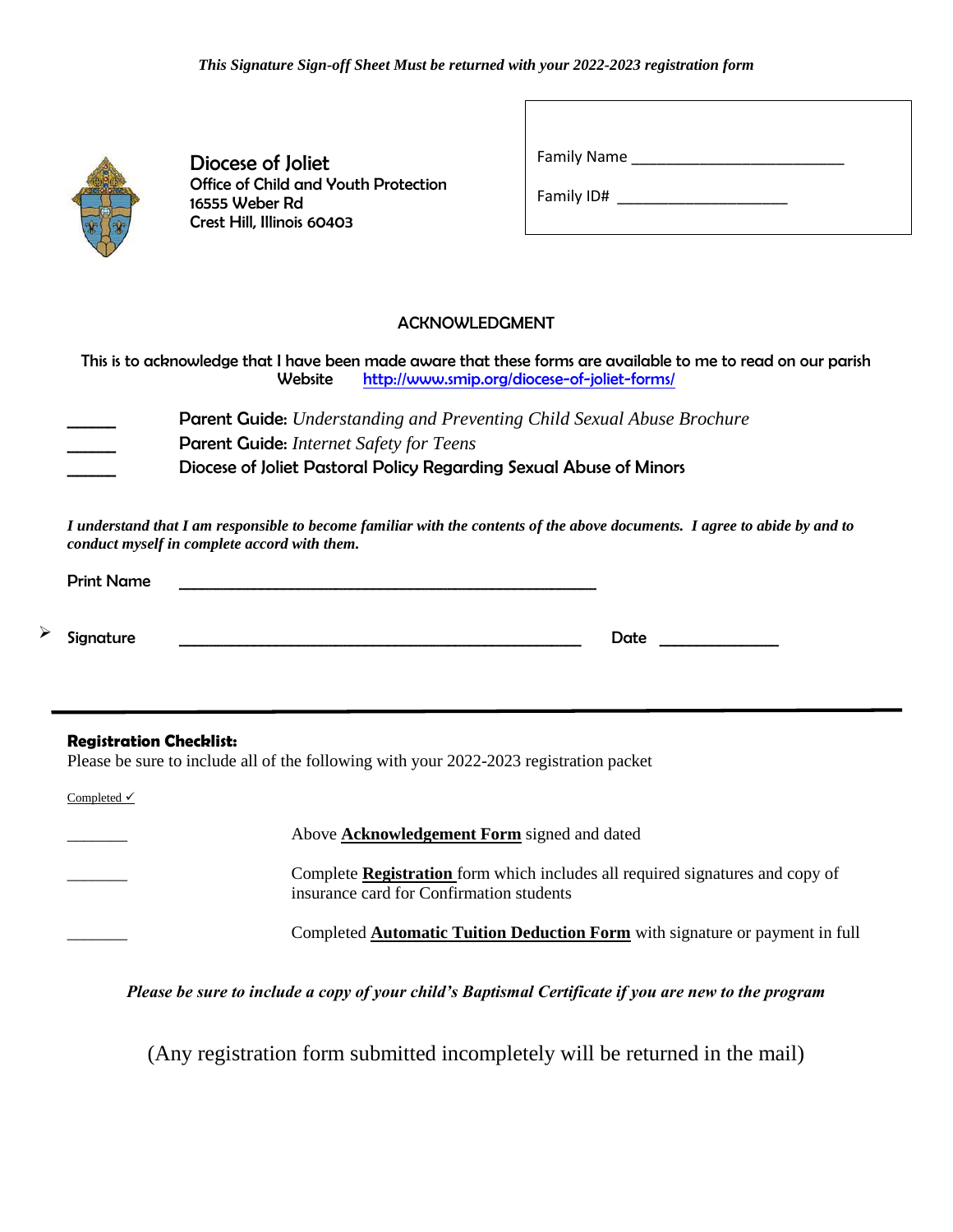| Family Contact Information (one email is required)                                                                                                                                                                                                                                                                                                                                                                                                                                                |                                                                        |  | <b>PMT</b><br>SMU Rec'd             |
|---------------------------------------------------------------------------------------------------------------------------------------------------------------------------------------------------------------------------------------------------------------------------------------------------------------------------------------------------------------------------------------------------------------------------------------------------------------------------------------------------|------------------------------------------------------------------------|--|-------------------------------------|
|                                                                                                                                                                                                                                                                                                                                                                                                                                                                                                   |                                                                        |  |                                     |
|                                                                                                                                                                                                                                                                                                                                                                                                                                                                                                   |                                                                        |  |                                     |
|                                                                                                                                                                                                                                                                                                                                                                                                                                                                                                   |                                                                        |  |                                     |
|                                                                                                                                                                                                                                                                                                                                                                                                                                                                                                   |                                                                        |  |                                     |
| <b>Student Information</b>                                                                                                                                                                                                                                                                                                                                                                                                                                                                        |                                                                        |  |                                     |
|                                                                                                                                                                                                                                                                                                                                                                                                                                                                                                   |                                                                        |  |                                     |
|                                                                                                                                                                                                                                                                                                                                                                                                                                                                                                   |                                                                        |  |                                     |
| Session Choice (see below) $#1$ $#2$ $#3$ $#3$                                                                                                                                                                                                                                                                                                                                                                                                                                                    |                                                                        |  |                                     |
| facrament History (Please list the date and parish where your child received the Sacrament. Copy of baptismal certificate must be on file)                                                                                                                                                                                                                                                                                                                                                        |                                                                        |  |                                     |
|                                                                                                                                                                                                                                                                                                                                                                                                                                                                                                   |                                                                        |  |                                     |
|                                                                                                                                                                                                                                                                                                                                                                                                                                                                                                   |                                                                        |  |                                     |
|                                                                                                                                                                                                                                                                                                                                                                                                                                                                                                   |                                                                        |  |                                     |
| Grade in the fall ______________________Last grade of RE completed _______________ Special Learning Needs ___________________                                                                                                                                                                                                                                                                                                                                                                     |                                                                        |  |                                     |
| Session Choice (see below) $\#1$ __________ $\#2$ ____________ $\#3$ ____________                                                                                                                                                                                                                                                                                                                                                                                                                 |                                                                        |  |                                     |
| <b>Sacrament History</b> (Please list the date and parish where your child received the Sacrament. Copy of baptismal certificate must be on file)                                                                                                                                                                                                                                                                                                                                                 |                                                                        |  |                                     |
|                                                                                                                                                                                                                                                                                                                                                                                                                                                                                                   |                                                                        |  |                                     |
|                                                                                                                                                                                                                                                                                                                                                                                                                                                                                                   |                                                                        |  |                                     |
| <b>Child 3: Name_</b>                                                                                                                                                                                                                                                                                                                                                                                                                                                                             |                                                                        |  |                                     |
| Grade in the fall ______________________ Last grade of RE completed _____________ Special Learning Needs _____________                                                                                                                                                                                                                                                                                                                                                                            |                                                                        |  |                                     |
| Session Choice (see below) $#1$ $#2$ $#3$ $#3$                                                                                                                                                                                                                                                                                                                                                                                                                                                    |                                                                        |  |                                     |
| <b>facrament History (</b> (Please list the date and parish where your child received the Sacrament. Copy of baptismal certificate must be on file)                                                                                                                                                                                                                                                                                                                                               |                                                                        |  |                                     |
|                                                                                                                                                                                                                                                                                                                                                                                                                                                                                                   |                                                                        |  |                                     |
|                                                                                                                                                                                                                                                                                                                                                                                                                                                                                                   |                                                                        |  |                                     |
|                                                                                                                                                                                                                                                                                                                                                                                                                                                                                                   |                                                                        |  |                                     |
|                                                                                                                                                                                                                                                                                                                                                                                                                                                                                                   |                                                                        |  |                                     |
|                                                                                                                                                                                                                                                                                                                                                                                                                                                                                                   |                                                                        |  |                                     |
|                                                                                                                                                                                                                                                                                                                                                                                                                                                                                                   |                                                                        |  |                                     |
|                                                                                                                                                                                                                                                                                                                                                                                                                                                                                                   |                                                                        |  |                                     |
|                                                                                                                                                                                                                                                                                                                                                                                                                                                                                                   |                                                                        |  |                                     |
|                                                                                                                                                                                                                                                                                                                                                                                                                                                                                                   |                                                                        |  | <b>Confirmation Session Choices</b> |
| Grade in the fall ______________________Last grade of RE completed _______________ Special Learning Needs ___________________<br>Session Choice (see below) #1 _________ #2 _________ #3 ___________<br><b>facrament History (</b> (Please list the date and parish where your child received the Sacrament. Copy of baptismal certificate must be on file)<br>Baptism __________________________<br><b>RE K-6 Session Choices</b><br>Tuesday 5:15-6:30 p.m. (Tue) only session with Kindergarten | <b>Faith Basics-Session TBD</b><br>Students entering the 3rd—8th grade |  | Thursday 7:00-8:30 p.m. Year 1      |

Home School is available for RE except for Grade 2 (HS)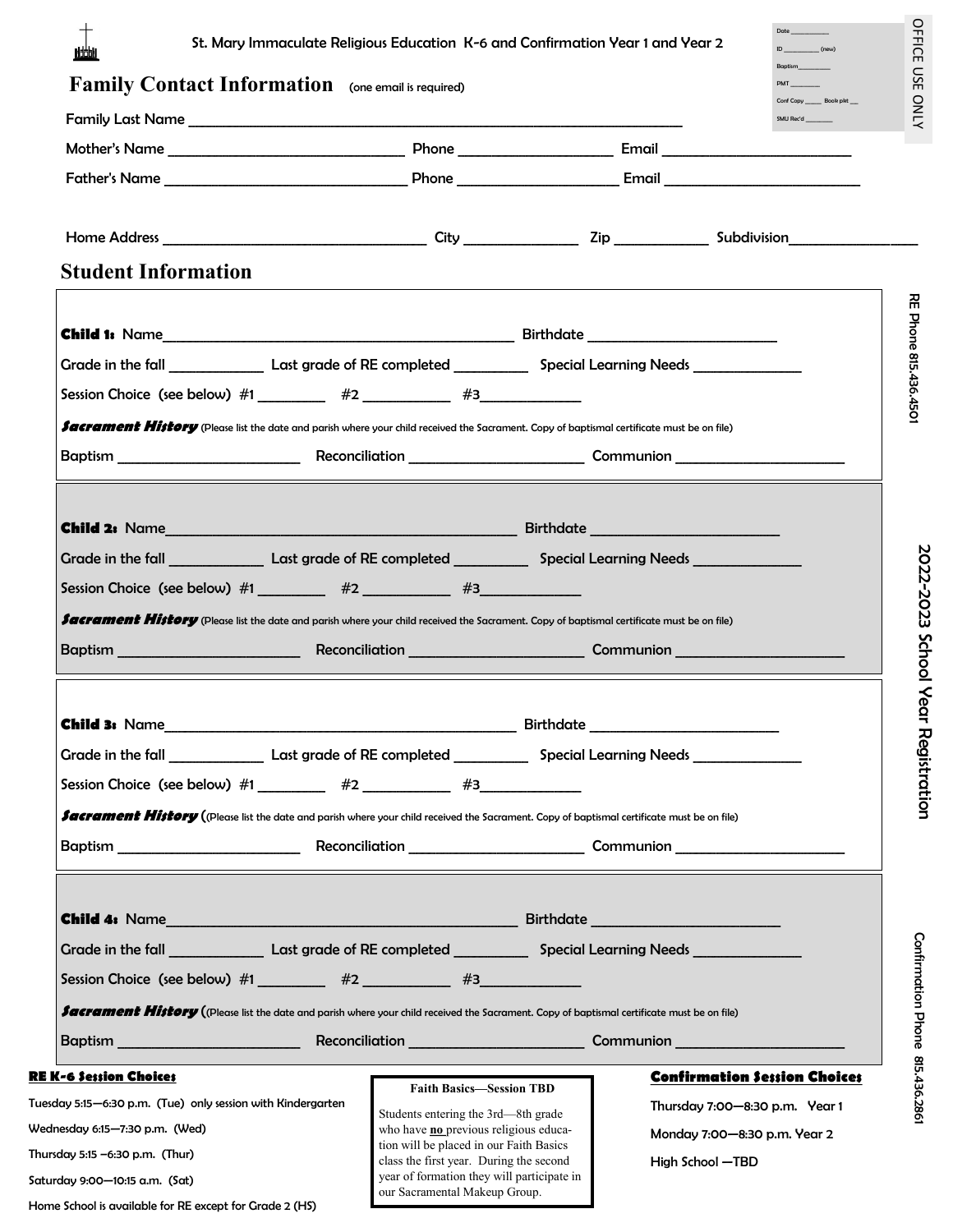# **Financial**

*No family will be turned away because of financial need. Please contact us for information on financial assistance if needed.*

| Tuition |                                                                                                      |                    | Tuition and fees workspace:   |  |
|---------|------------------------------------------------------------------------------------------------------|--------------------|-------------------------------|--|
|         | 1 Child \$325                                                                                        |                    | <b>Family Tuition</b>         |  |
|         | 2 children \$445                                                                                     |                    |                               |  |
|         | 3+ Children \$550                                                                                    |                    | Sacrament Fee                 |  |
|         |                                                                                                      |                    | Sac Makeup Fee                |  |
|         | <b>Other Fees</b>                                                                                    |                    | <b>Book Fee</b>               |  |
|         | Sacrament Fee for Grade 2 and Year 2 Confirmation                                                    | \$50 per student   |                               |  |
|         | Sacrament Make-up Fee                                                                                | \$35 per sacrament | <b>Total Tuition and Fees</b> |  |
|         | Book Fee (Confirmation Yr 1 students not enrolled last year <i>only</i> )                            | \$40               |                               |  |
|         |                                                                                                      |                    | Any past due balances must be |  |
|         | Payment Options (Check your choice)                                                                  |                    | reconciled at registration.   |  |
|         | A) Pay in full at registration                                                                       |                    |                               |  |
|         | B) Pay via 2 Automatic deductions in June and November (be sure to complete the Auto Deduction Form) |                    |                               |  |

C) I will request financial assistance via the FACTS Program (More info is available on the FACTS form in this packet)

## **Medical**

#### **Medical Permission Form** I grant permission for the administration of First Aid to my

| Please list out any medications or other medical issues we should be<br>aware of for your child's safety. | I giant permission for the authinistration of Filot Fire to my<br>child(ren), by the people in charge of Religious Education<br>Grades K-6 and Confirmation Program in the event that I am<br>not in attendance, as their judgment deems advisable, and to |  |  |
|-----------------------------------------------------------------------------------------------------------|------------------------------------------------------------------------------------------------------------------------------------------------------------------------------------------------------------------------------------------------------------|--|--|
|                                                                                                           | make the necessary referrals to qualified physicians for the<br>treatment of illness or accidents of a more serious nature. I<br>understand I will be promptly notified in the event of any                                                                |  |  |
|                                                                                                           | serious illness or accident and prior to any major surgery,<br>except when delay in such communication would endanger                                                                                                                                      |  |  |
| Name /Issue                                                                                               | life. In the case of a medical emergency, I understand that<br>every effort will be made to contact the parent/guardian of the                                                                                                                             |  |  |
|                                                                                                           | participant. In the event that I cannot be reached, I hereby<br>give permission to the physicians selected by the adult staff to<br>administer proper treatment.                                                                                           |  |  |
| Emergency Contact Name /relationship (not the parent) ___________________________                         |                                                                                                                                                                                                                                                            |  |  |
|                                                                                                           |                                                                                                                                                                                                                                                            |  |  |

**CONFIRMATION ONLY:** Please attach a copy of your insurance card to be kept on file.

### **Spiritual**

I understand my responsibilities both as a Catholic and a parent to attend Mass on a weekly basis. I am making a commitment to maintain our weekly attendance at Mass, or if we are not currently doing so, to strive to attend Mass regularly with my children and prayerfully seek ways to support St. Mary Immaculate Parish with our time, talent and treasure.

In signing my name below I acknowledge all sections of this registration form that include the Diocesan Sign off sheet, Medical permission and my spiritual obligation to my family.

(Parent Signature) ` (Date)

Please call me I would like to volunteer during my child's RE/Confirmation Session .

\_\_\_\_\_\_\_\_\_\_\_\_\_\_\_\_\_\_\_\_\_\_\_\_\_\_\_\_\_\_\_\_\_\_\_\_\_\_\_\_\_\_\_\_\_\_\_\_\_\_\_\_\_\_ \_\_\_\_\_\_\_\_\_\_\_\_\_\_\_\_\_\_\_\_\_\_\_\_\_\_\_\_\_\_\_\_\_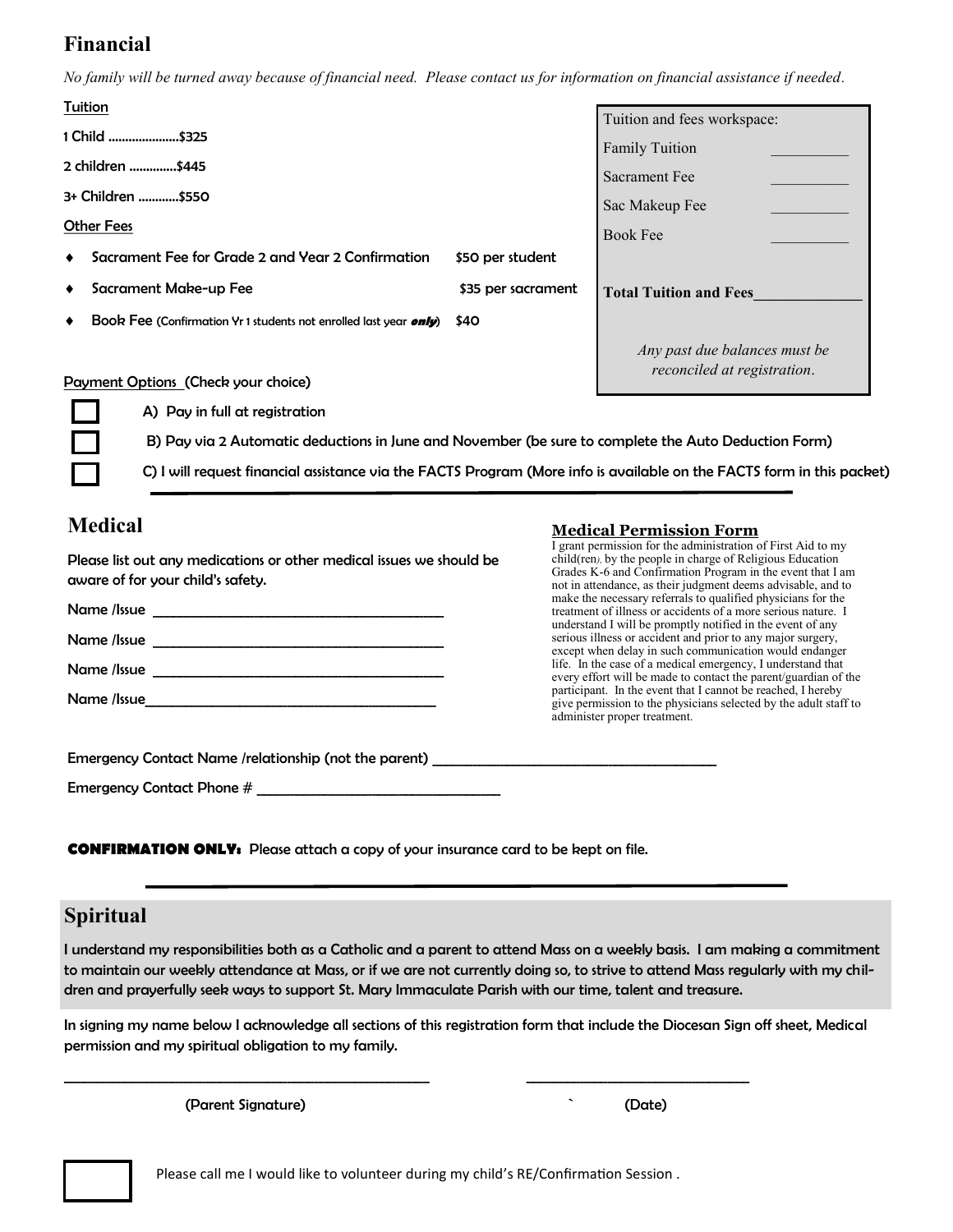#### **Automatic Tuition Deduction Form**



#### **2022-2023**

Deduction Dates: **June 9 and November 10**

| <b>Family Information</b> (please print all information legibly) |                                                                                                                                                                                                                                |    |
|------------------------------------------------------------------|--------------------------------------------------------------------------------------------------------------------------------------------------------------------------------------------------------------------------------|----|
|                                                                  | Name Name and the second contract of the second contract of the second contract of the second contract of the second contract of the second contract of the second contract of the second contract of the second contract of t |    |
|                                                                  | <i>Address</i> <b><i><u>Address</u></i></b>                                                                                                                                                                                    |    |
|                                                                  | City, State, Zip                                                                                                                                                                                                               |    |
|                                                                  | Phone contains the contact of the contact of the contact of the contact of the contact of the contact of the contact of the contact of the contact of the contact of the contact of the contact of the contact of the contact  |    |
|                                                                  | Email Address Communication of the Communication of the Communication of the Communication of the Communication                                                                                                                |    |
|                                                                  | Student names 1.                                                                                                                                                                                                               | 2. |
|                                                                  | 3.                                                                                                                                                                                                                             | 4. |
|                                                                  | 5.                                                                                                                                                                                                                             |    |

I authorize St. Mary Immaculate Parish to debit my tuition payments from the account specified on this form. This authorization will remain in effect as long as my child is enrolled during the above-mentioned school year until I give reasonable change notice with updated information. I understand there will be a non-sufficient funds (NSF) fee charged to my account for any NSF debits.

Authorized Account Signature \_\_\_\_\_\_\_\_\_\_\_\_\_\_\_\_\_\_\_\_\_\_\_\_\_\_\_\_\_\_\_\_\_\_\_\_\_\_\_\_\_\_\_\_\_\_\_\_\_

Date

**Account Information** *(please provide either Bank or Credit Card information—not both)*

| <b>Bank Account Information</b>                                                        | <b>Credit Card Account Information</b>                                                               |
|----------------------------------------------------------------------------------------|------------------------------------------------------------------------------------------------------|
| Bank Name                                                                              | A 3% fee will be added to all credit<br>card transactions                                            |
|                                                                                        | Credit Card Type                                                                                     |
| Account Type                                                                           | MasterCard                                                                                           |
| Checking —attach VOID check                                                            | Visa                                                                                                 |
| Savings - Attach savings deposit slip                                                  | Discover                                                                                             |
|                                                                                        | Name on Account                                                                                      |
|                                                                                        |                                                                                                      |
| $Account # \_$                                                                         | Credit Card Number                                                                                   |
| Electronic Funds Transfer (EFT) using Bank                                             |                                                                                                      |
| Account Information is the preferred pay-<br>ment method to avoid fees and to keep all | Exp Date                                                                                             |
| your tuition dollars at SMI.                                                           | 3 digit Code _________                                                                               |
|                                                                                        | A 3% fee will be added to all credit<br>card transactions.                                           |
|                                                                                        | We reserve the right to raise this fee if our costs<br>for accepting credit card payments increases. |

| Family ID#                                      |  |  |
|-------------------------------------------------|--|--|
| <b>Office Use Only</b>                          |  |  |
| <b>Fee Summary</b>                              |  |  |
| Description Total-                              |  |  |
| <b>Total Tuition and Fees from registration</b> |  |  |
|                                                 |  |  |
|                                                 |  |  |
|                                                 |  |  |
|                                                 |  |  |
|                                                 |  |  |
|                                                 |  |  |
|                                                 |  |  |
|                                                 |  |  |
|                                                 |  |  |
|                                                 |  |  |
|                                                 |  |  |
|                                                 |  |  |
|                                                 |  |  |
|                                                 |  |  |
|                                                 |  |  |
|                                                 |  |  |
|                                                 |  |  |
|                                                 |  |  |
|                                                 |  |  |
|                                                 |  |  |
|                                                 |  |  |
| <b>Account Information/Changes</b>              |  |  |
| Date<br>Note                                    |  |  |

Family Name